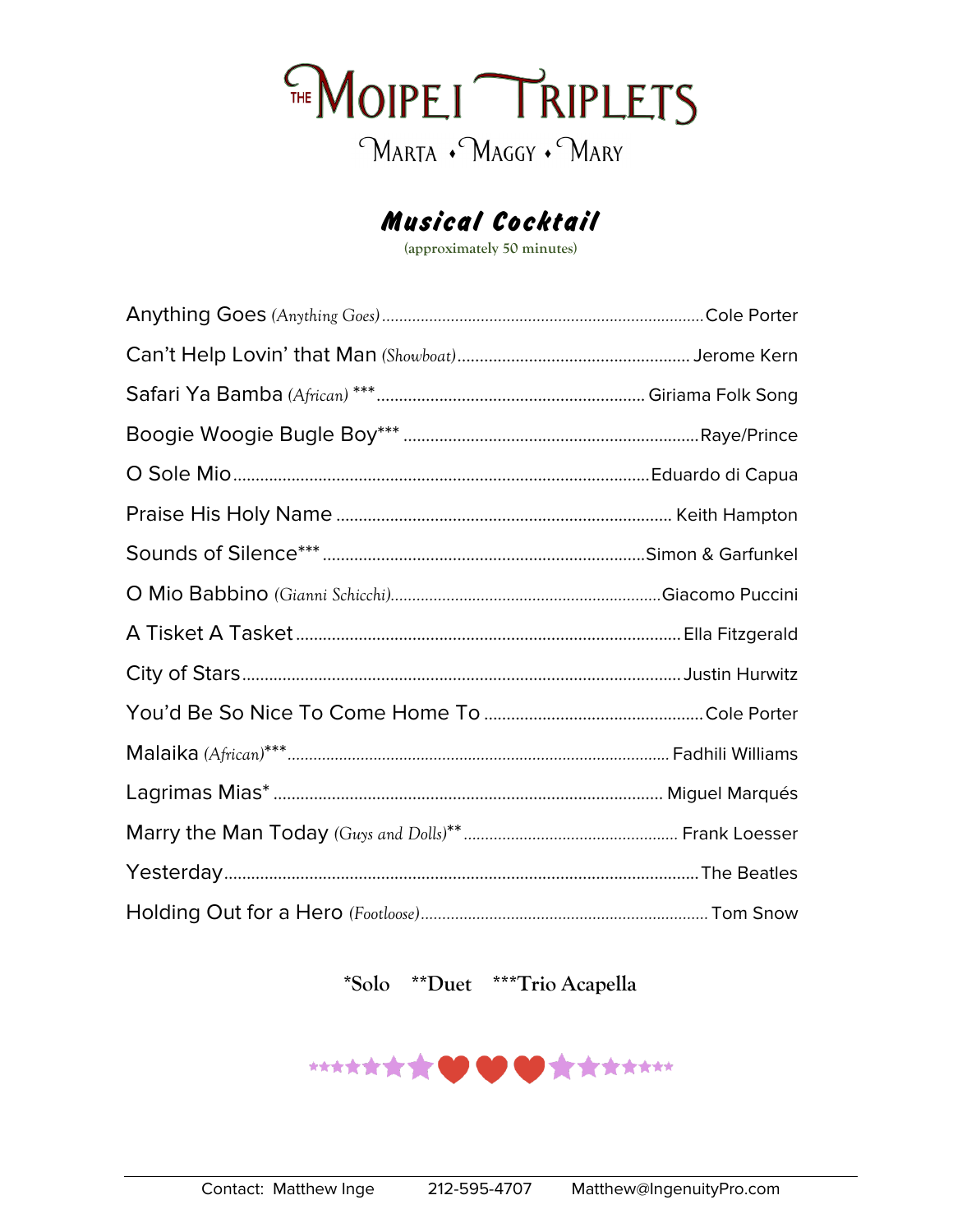



**(approximately 50 minutes)**

## **\*Solo \*\*Duet \*\*\*Trio Acapella**